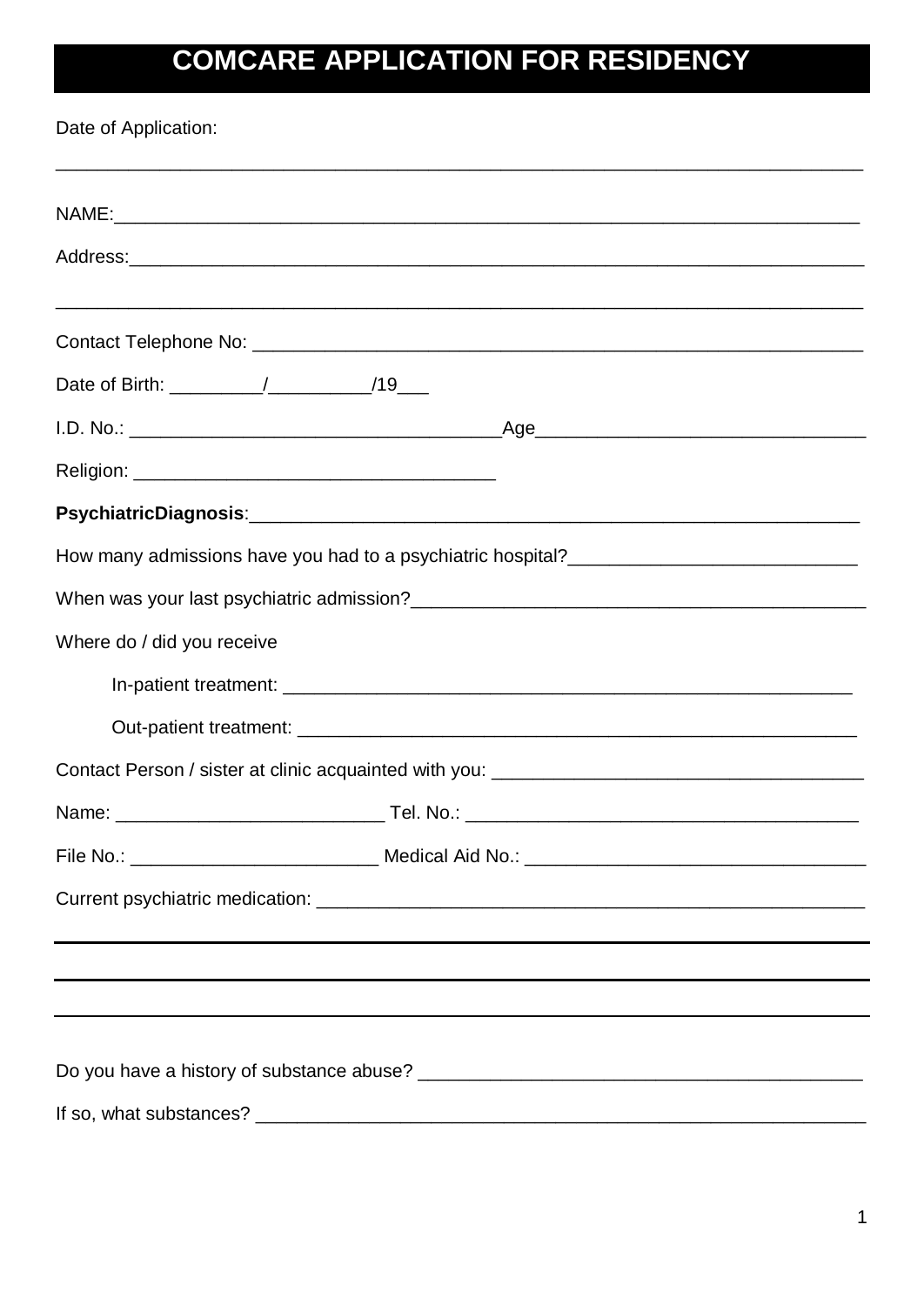## **Do you suffer from the following conditions:**

|                                                                                                                      | Epilepsy ____ Diabetes ____ Asthma ____ Heart Condition ____ Rheumatic Fever ____                              |  |  |  |
|----------------------------------------------------------------------------------------------------------------------|----------------------------------------------------------------------------------------------------------------|--|--|--|
|                                                                                                                      |                                                                                                                |  |  |  |
|                                                                                                                      |                                                                                                                |  |  |  |
|                                                                                                                      |                                                                                                                |  |  |  |
|                                                                                                                      |                                                                                                                |  |  |  |
|                                                                                                                      |                                                                                                                |  |  |  |
| Are you married? ___________________                                                                                 |                                                                                                                |  |  |  |
| Details of next of kin:                                                                                              |                                                                                                                |  |  |  |
|                                                                                                                      |                                                                                                                |  |  |  |
|                                                                                                                      |                                                                                                                |  |  |  |
|                                                                                                                      |                                                                                                                |  |  |  |
|                                                                                                                      | Name: 2008. 2008. Relation 2008. 2009. 2009. Relation 2009. Relation 2008. 2009. 2009. 2009. 2009. 2009. 2009. |  |  |  |
|                                                                                                                      |                                                                                                                |  |  |  |
| <u> 2000 - Jan James James James James James James James James James James James James James James James James J</u> |                                                                                                                |  |  |  |
| How many of the following are you able to do for yourself? (please tick)                                             |                                                                                                                |  |  |  |
| Administer own medication ____________ Administer own money ____________                                             |                                                                                                                |  |  |  |
|                                                                                                                      | Take care of personal hygiene ____________Cook food _____________Clean room ___________                        |  |  |  |
| Wash & Iron clothes _____________ Tidy the home ___________                                                          |                                                                                                                |  |  |  |
|                                                                                                                      |                                                                                                                |  |  |  |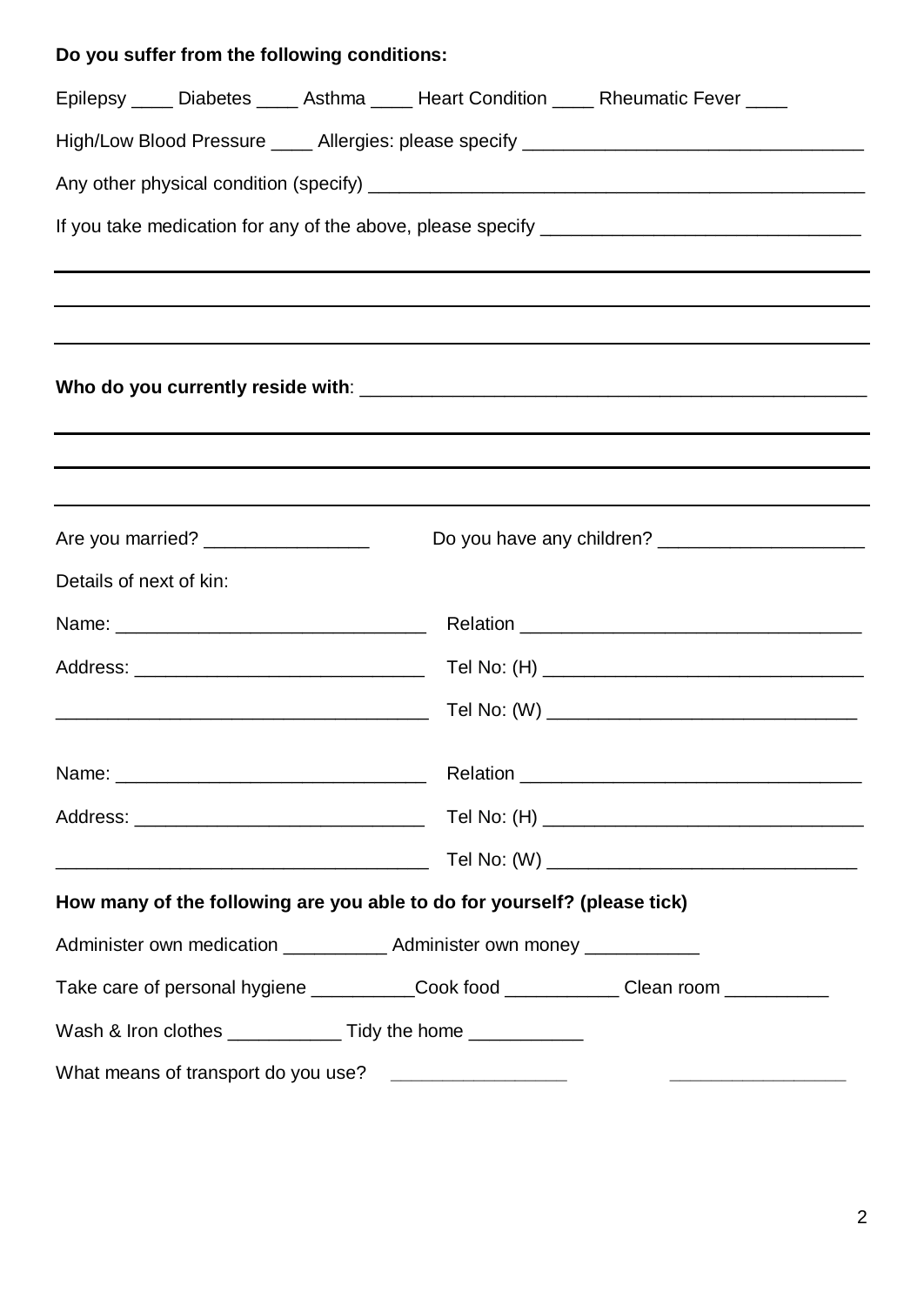#### **Daily Activity**

| Have you ever attended a rehabilitation program? |  |
|--------------------------------------------------|--|
|                                                  |  |
|                                                  |  |
|                                                  |  |
| What do you currently do during the day? ___     |  |

#### **INCOME & EXPENDITURE: INCOME**

### **EXPENDITURE**

| <b>Source</b> | <b>Amount</b> | <b>Details of</b><br><b>Expenditure</b> | <b>Amount</b> |
|---------------|---------------|-----------------------------------------|---------------|
|               |               |                                         |               |
|               |               |                                         |               |
|               |               |                                         |               |
|               |               |                                         |               |
|               |               |                                         |               |
|               |               |                                         |               |
|               |               |                                         |               |
|               |               |                                         |               |
|               |               |                                         |               |

And who administers your Disability pension? \_\_\_\_\_\_\_\_\_\_\_\_\_\_\_\_\_\_\_\_\_\_\_\_\_\_\_\_\_\_\_\_\_\_\_